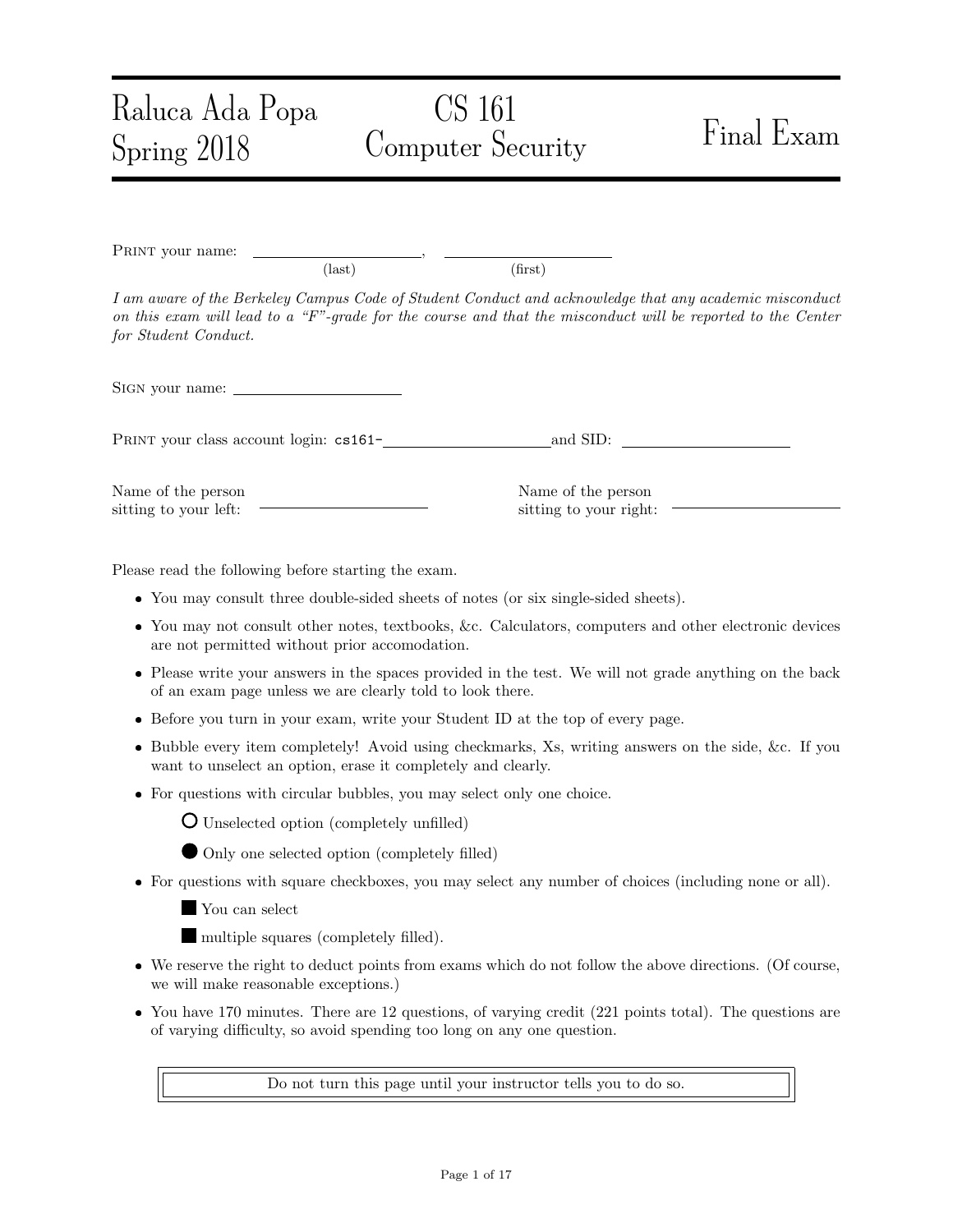Final Exam CS 161 – Sp 18 Page 2 of 17 CS 161 – Sp 18

Answer the following true or false questions.

(a) The Harvard Architecture separates the code and data of a program into two separate address spaces. This makes it impossible to treat data as code, or code as data. TRUE or FALSE: Buffer overflows are not exploitable on a Harvard Architecture.

O TRUE CONSTRUER

(b) True or False: Postconditions for a function are independent of implementation details of the function.

| $O$ True |  | <b>O</b> FALSE |
|----------|--|----------------|
|----------|--|----------------|

(c) Consider the splitting problem: given a natural number n, find integers a and b such that  $ab = n$ and  $a, b > 1$ . (Note that a and b need not be prime.) TRUE or FALSE: If we had a polynomial time solution to the splitting problem, we could create a polynomial time solution for factoring into prime numbers.

(d) Consider the function  $H: \{0,1\}^{2b} \to \{0,1\}^b$ . H takes a 2b-bit string s, and splits it into two b-bit blocks k and x. It then computes  $E_k(x)$ , where  $E_k$  is a secure block cipher encryption using b-bit blocks and keys. TRUE or FALSE:  $H$  is a one-way function.

 $O$  FALSE

 $O$  False

| ×<br>v | × |
|--------|---|
|        |   |

(e) True or False: If an arbitrary function is collision-resistant, then it is preimage resistant.

O TRUE **C** FALSE

(f) True or False: If an arbitrary function is collision-resistant, then it is second preimage resistant.

O TRUE **C** FALSE

(g) True or False: If it is possible, one way to prevent CSRF attacks is to use HTTP POST requests instead of HTTP GET requests, since this prevents an attacker from creating a request using an img tag.

(h) True or False: If we do not use frames on our site, this prevents attackers from performing a clickjacking attack.

O TRUE O FALSE

(i) True or False: If you know the IP addresses, ports, TCP sequence numbers and TCP acknowledgement numbers in a TCP connection, you can inject TCP traffic.

O TRUE **O** FALSE

O TRUE **O** FALSE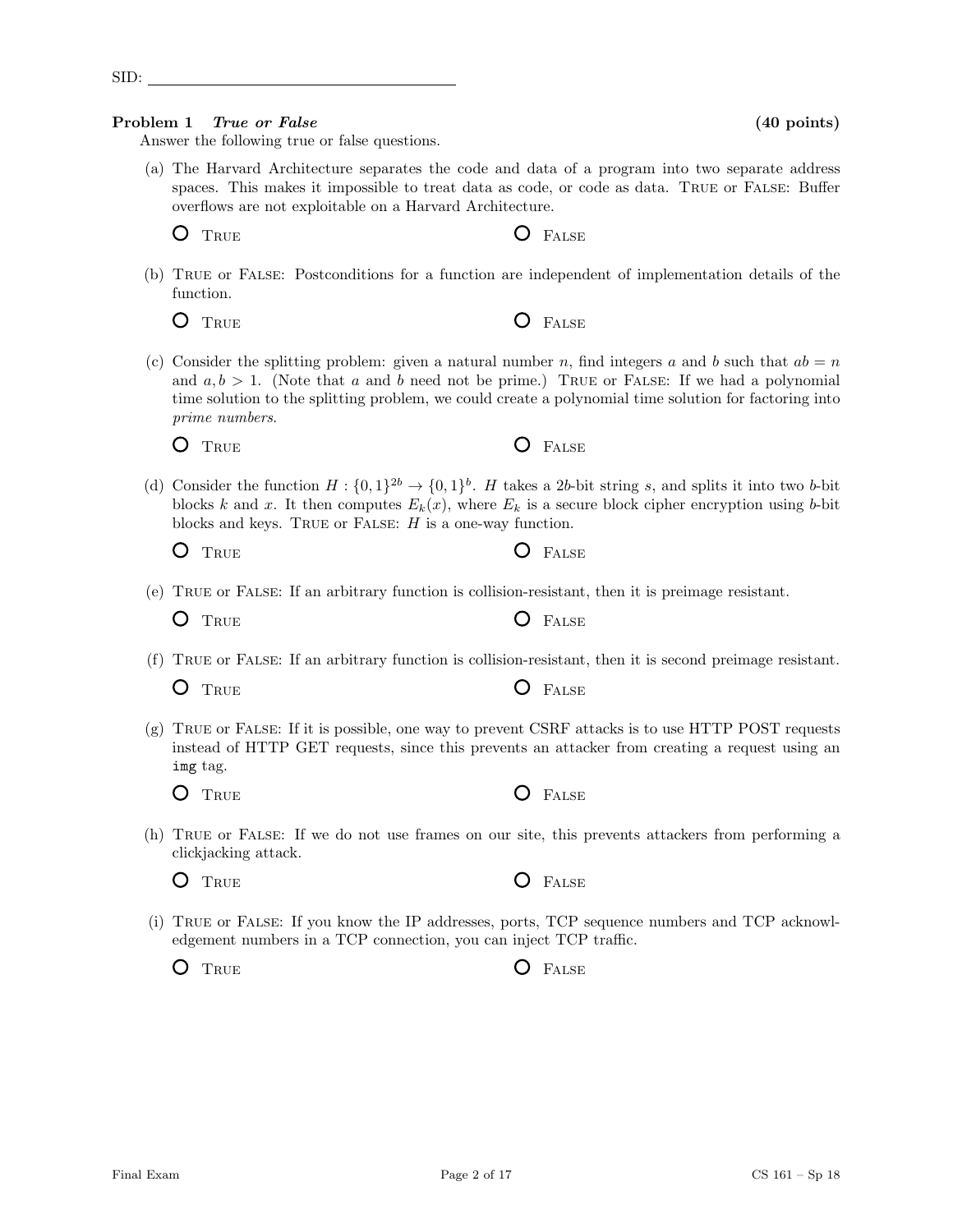| detectors.)                                                                                                                                                                       |   |              |
|-----------------------------------------------------------------------------------------------------------------------------------------------------------------------------------|---|--------------|
| TRUE                                                                                                                                                                              |   | FALSE        |
| (k) TRUE or FALSE: HTTPS provides security even against attackers on the local network.                                                                                           |   |              |
| Ő<br>TRUE                                                                                                                                                                         |   | FALSE        |
| (1) TRUE or FALSE: Even if you carefully inspect all URLs in the address bar to make sure they do<br>not contain Javascript, you can still fall victim to a reflected XSS attack. |   |              |
| TRUE                                                                                                                                                                              |   | FALSE        |
| (m) TRUE or FALSE: Disabling Javascript in your browser prevents clickjacking attacks completely.                                                                                 |   |              |
| TRUE                                                                                                                                                                              |   | <b>FALSE</b> |
| (n) TRUE or FALSE: Disabling Javascript in your browser prevents CSRF attacks completely.                                                                                         |   |              |
| Ő<br>TRUE                                                                                                                                                                         |   | FALSE        |
| (o) TRUE or FALSE: If we hash the MAC of a message, this provides confidentiality.                                                                                                |   |              |
| TRUE                                                                                                                                                                              |   | FALSE        |
| (p) TRUE or FALSE: If we have a secure MAC, it is computationally difficult to find two keys k and $k'$ ,<br>and a message m such that $MAC_k(m) = MAC_{k'}(m)$ .                 |   |              |
| TRUE                                                                                                                                                                              |   | FALSE        |
| (q) TRUE or FALSE: Prepared statements are a possible defense for SQL injection attacks.                                                                                          |   |              |
| TRUE                                                                                                                                                                              |   | FALSE        |
| (r) TRUE or FALSE: DNSSEC and TLS combined prevents eavesdroppers from seeing what sites we<br>are visiting.                                                                      |   |              |
| TRUE                                                                                                                                                                              |   | FALSE        |
| (s) TRUE or FALSE: ARP spoofing requires that the attacker has two devices on the network: one to<br>send requests and the other to give fake answers.                            |   |              |
| TRUE                                                                                                                                                                              | Ő | FALSE        |
| (t) TRUE or FALSE: White list approaches are often more effective than black lists in preventing injection<br>attacks.                                                            |   |              |

O TRUE **O** FALSE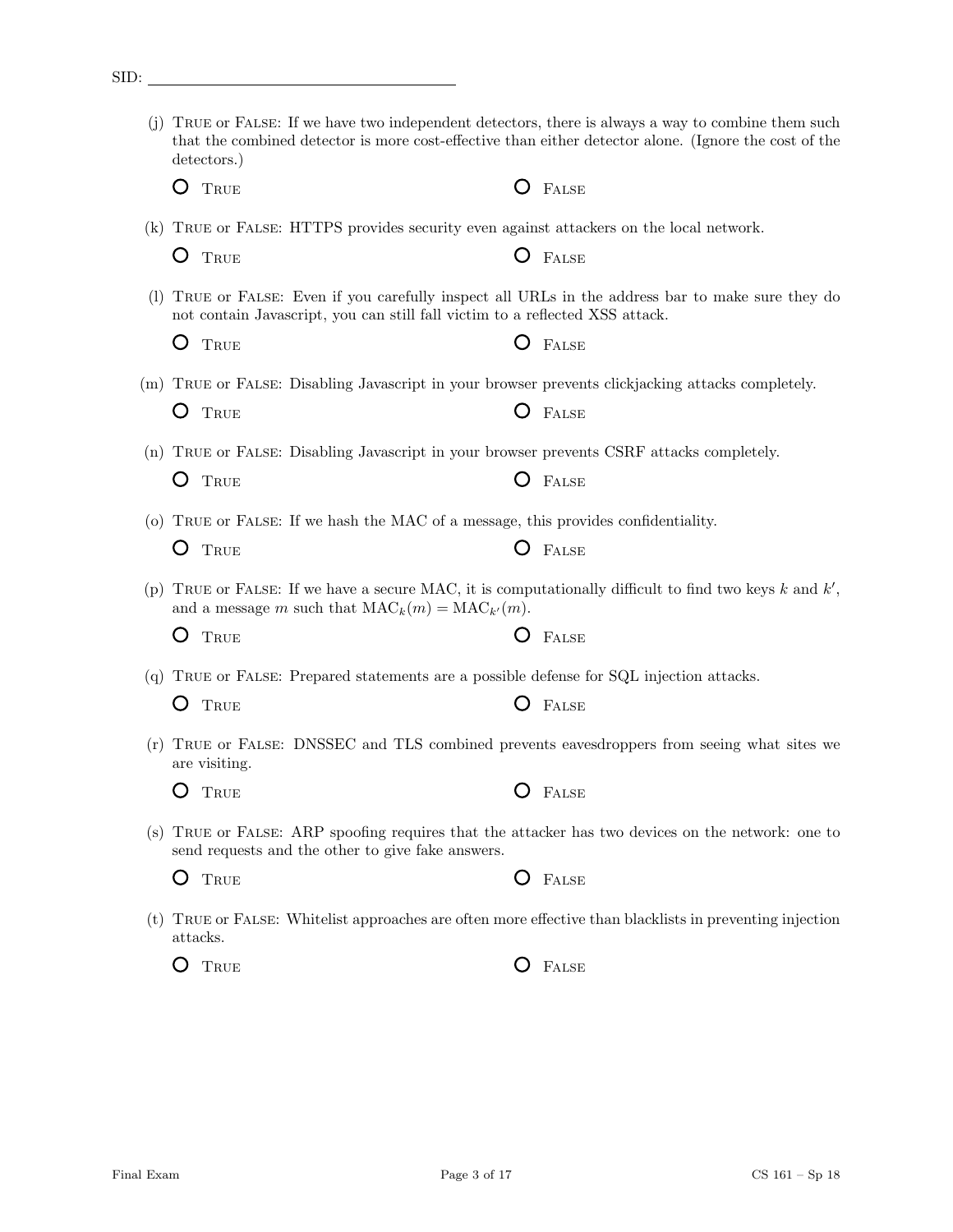Answer the following questions about various course topics.

- (a) (6 points) You have discovered a vulnerability in Snapitterbook which lets you create malicious posts. Whenever someone visits your Snapitterbook page, the evil post sends a request to the Snapitterbook webserver which causes the visitor to post a copy of the evil post to their own wall. Now their wall is also infected!
	- i. Which of the following concepts are relevant to this situation?

| $\Box$ CSRF   | $\Box$ Reflected XSS |
|---------------|----------------------|
| $\Box$ Virus  | $\Box$ Clickjacking  |
| $\Box$ Worm   | $\Box$ SQL Injection |
| $\Box$ Trojan | $\Box$ Stored XSS    |

ii. Which of the following technologies could help fix or detect the situation above?

| $\Box$ A strict X-Frame-Options         | $\Box$ Anomaly-based detection |
|-----------------------------------------|--------------------------------|
| $\Box$ Input escaping                   | $\Box$ Referer checking        |
| $\Box$ A strict Content-Security-Policy | $\Box$ CSRF Tokens             |
| $\Box$ Prepared Statements              | $\Box$ HTTPS                   |

(b) (3 points) You are considering buying three detector solutions, with the following statistics:

- 1. Detector X: False positive rate 5%; False negative rate 2%
- 2. Detector Y: False positive rate 1%; False negative rate 5%
- 3. Detector Z: False positive rate 2%; False negative rate 1%

A false positive costs \$50, while a false negative costs \$100.

Answer the following questions which attempt to compare the cost effectiveness of each detector. If the detectors are equally effective, either choice will be accepted.

| i. Compare $X$ and $Y$ .<br>$\mathbf{O}$ X is better (or equal)   | $\mathbf{O}$ Y is better (or equal)   | $\mathbf{O}$ Cannot say   |
|-------------------------------------------------------------------|---------------------------------------|---------------------------|
| ii. Compare $Y$ and $Z$ .<br>$\mathbf{O}$ Y is better (or equal)  | $\overline{O}$ Z is better (or equal) | $\overline{O}$ Cannot say |
| iii. Compare $X$ and $Z$ .<br>$\mathbf{O}$ X is better (or equal) | $\overline{O}$ Z is better (or equal) | Cannot say                |

- (c) (3 points) What security principle explains why using proof of work to prevent email spam might work?
- (d) (3 points) A company decides to implement a complicated password policy for its employees. What security principle explains why the overall security of the system might go down?

SID: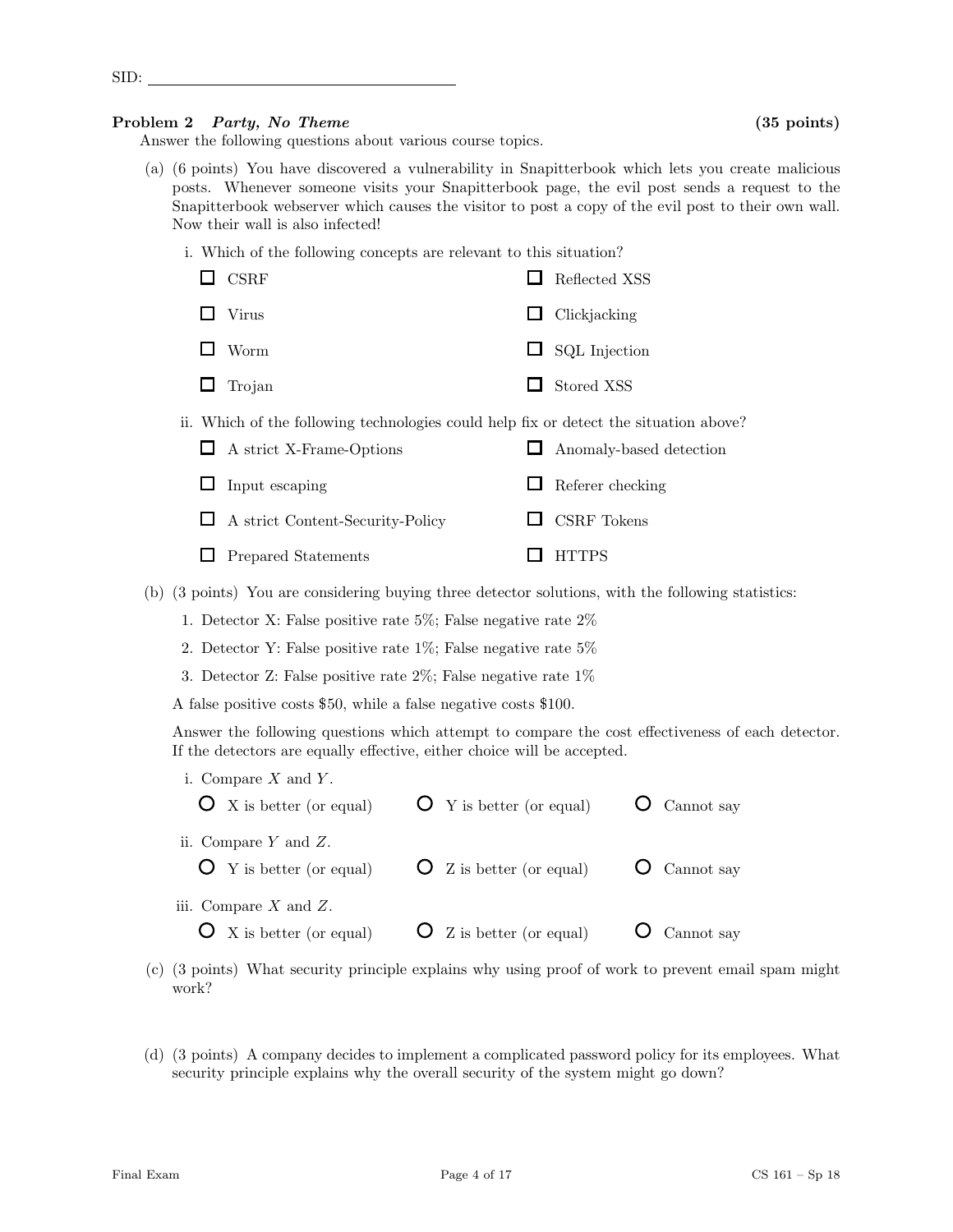- (e) (3 points) For RSA signatures as discussed in lecture, why is verification faster than signing?
- (f) (5 points) Bob allegedly posted a rude statement about Alice on https://bob.com/alice-sux. Alice decides to take Bob to court! As proof that the Bob's site had the statement at some point in time, Alice presents the entire HTTPS dialogue between her and the site. She also provides all the keys derived through the process. Should the judge be convinced? Explain your answer in 2–3 sentences.

Ignore the possibility that an attacker has compromised bob.com or Bob's private keys. Assume bob.com uses RSA TLS and has a certificate signed by a trusted certificate authority.

| $\bigcirc$ Judge should be convinced | <b>O</b> Judge should not be convinced |  |
|--------------------------------------|----------------------------------------|--|

Explain:

(g) (3 points) Which of the following attacks require an attacker to be on the same local network as their target?

| $\Box$ TCP Injection | $\Box$ DHCP Spoofing |
|----------------------|----------------------|
| $\Box$ ARP Spoofing  | Reflected XSS        |
| $\Box$ DNS Spoofing  | $\Box$ Stored XSS    |

(h) (3 points) Which property of the hash function does the hash chain in Bitcoin rely on? List one property alone.

(i) (3 points) Which of the following defenses are typically implemented using the compiler?

| $\Box$ Position-Independent Executables | $\Box$ ASLR           |
|-----------------------------------------|-----------------------|
| $\Box$ NX bit                           | $\Box$ Stack Canaries |

(j) (3 points) Alice receives the following email:

```
From: Mallory <mallory@rsa.com.evil.org>
To: Alice <alice@rsa.com>
Hey Alice,
```
Your boss, Steven, wanted me to send you this link to those expense reports for the Fall 2016 Quarter. He said that you would look at them and give Evelyn the tax estimate she asked for earlier. <http://taxes.fall.2016.rsa.com.evil.org/login.html>

What attack does this represent? (Be as specific as possible!)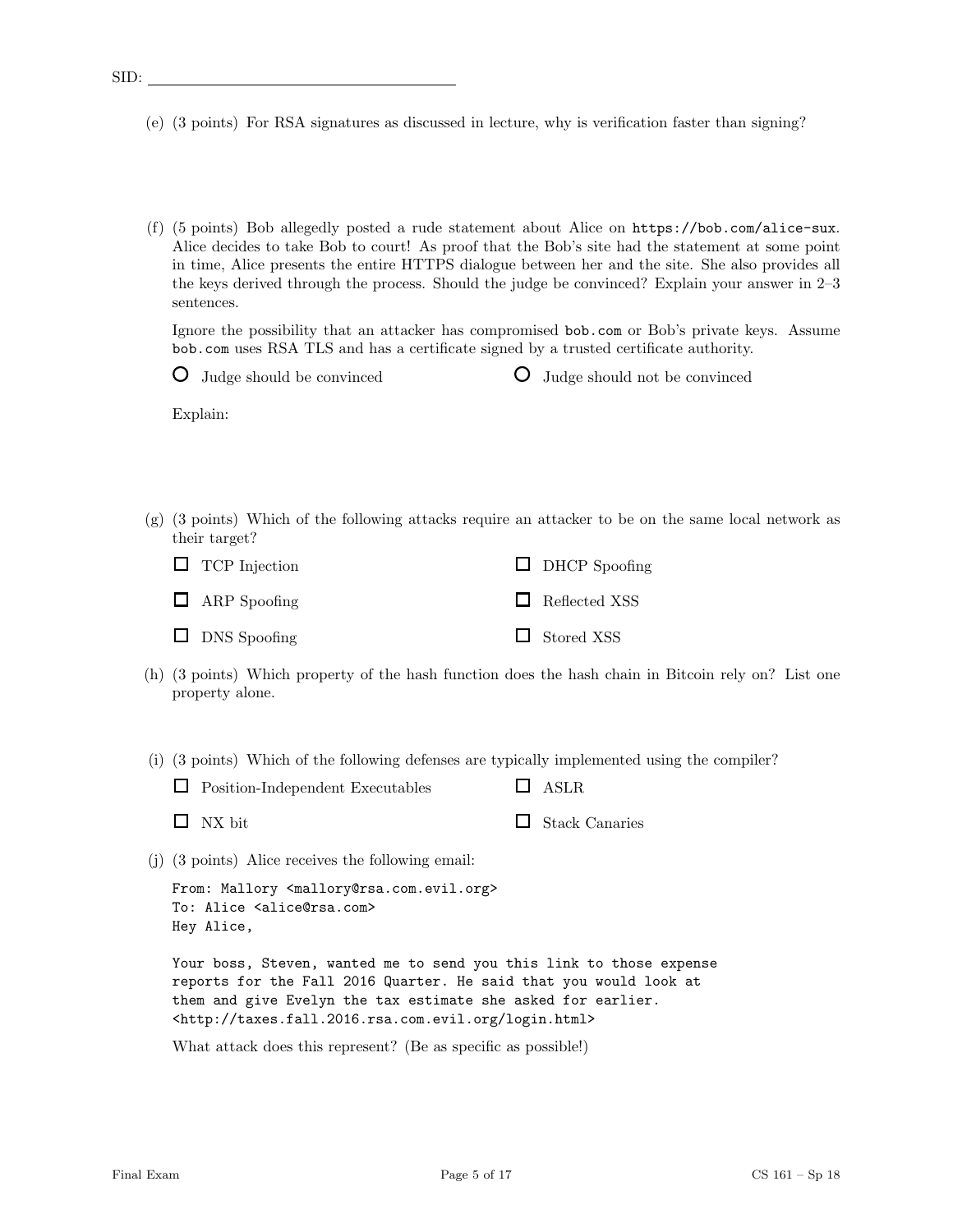### Problem 3  $D\acute{e}i\grave{a}$  Vu (16 points)

SID:

The code below runs on a 32-bit Intel architecture. ASLR is enabled. There are no stack canaries, no position-independent executables and no NX bit. No padding is added by the compiler.

```
1 char * gets (char * s) { /* simple implementation of gets */
 2 char * s_{-} = s;<br>3 while (* s_{-}++ )while ((*_s ++ = getchar()) != '\n');
 \begin{array}{c|c} 4 & \text{s} = [-1] & = \sqrt{0} \; ; \\ 5 & \text{return } \text{s}; \end{array}return s;
 6}
 7
 8 void deja_vu() {
\begin{array}{c} 9 \\ 10 \end{array} char door [16];
           gets (door);
11 }
```
(a) What sort of exploit technique works by chaining execution of small blocks of code ("gadgets")?

(b) After disassembling the code, you find the following gadgets.

```
\begin{array}{c|cc}\n1 & \text{Gagger} & 1: \\
2 & 0 \text{ x} & 0.0804\n\end{array}\begin{array}{ccc} 2 & 0 \times 080484a2 & \leftarrow +30 > : & \text{sub} & \text{$0 \times 14 \end{array}, "sp <br> 0 \times 080484a5 \leftarrow +33 > : ret
          0x080484a5 <+33>: ret
4 Gadget 2:
5 0x080484fc <+30>: add $0x14,%esp
6 0x080484ff <+33>: ret
```
Which of the above gadgets was most likely generated intentionally by the compiler?

 $\overline{O}$  Gadget 1  $\overline{O}$  Gadget 2

(c) On some older Intel processors, a single instruction could halt the entire system. The machine code for one such instruction is  $xfo\xof\zc7\cee.$  Give an input which will cause the execution of this shellcode. Hint: We pushed &door onto the stack in order to call gets. This forms a "perfect pointer" for shellcode. Knowing that, how can you make the program start executing door?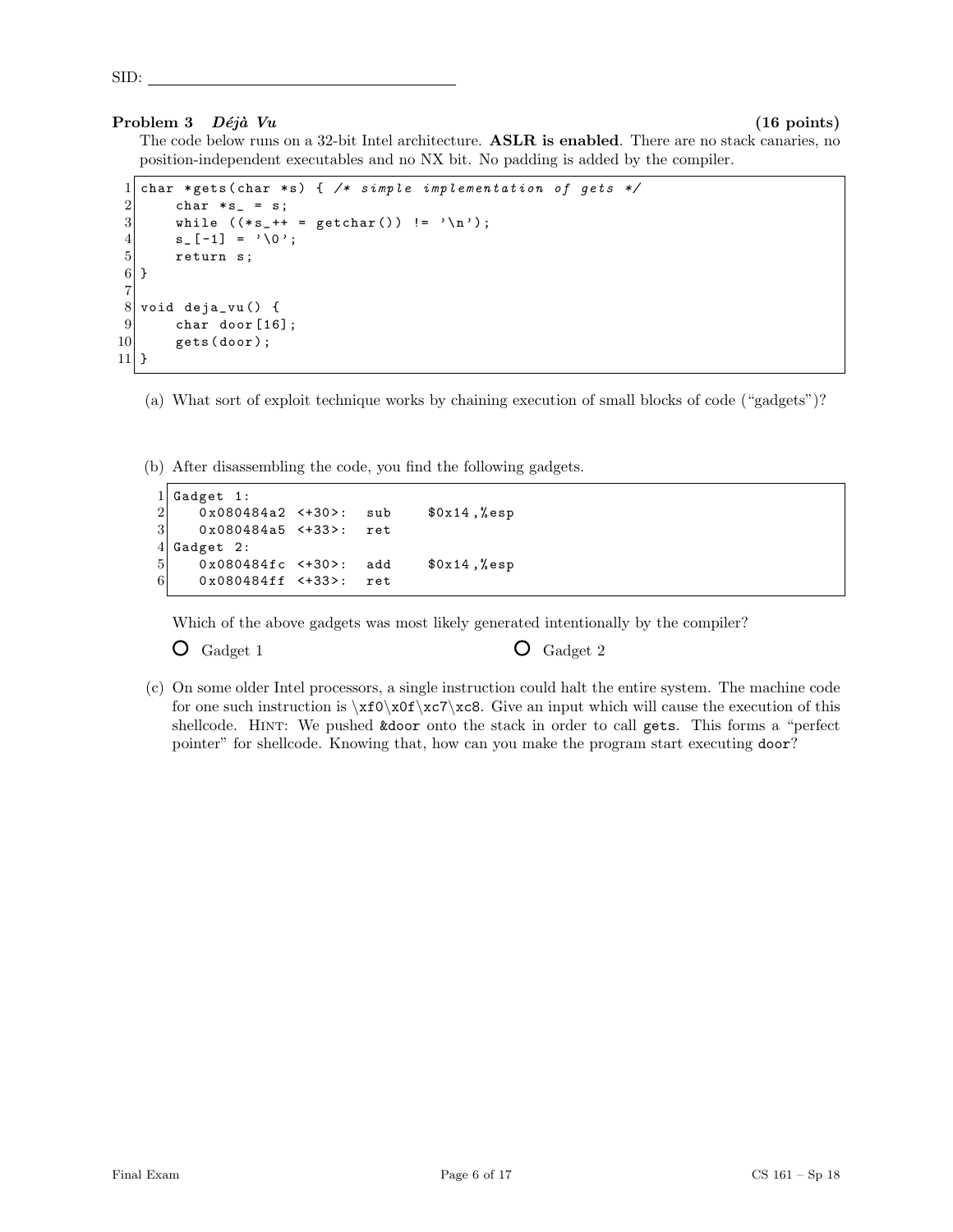### Problem 4 *Mystery Matrix Math* (15 points)

Consider the following code which performs a mystery operation on the input matrix.

```
1 void mystery (int ** A, size_t m, size_t n) {<br>
for (size_t i = 0; i < m; i++) {<br>
for (size_t j = 0; j < n; j++) {<br>
for (size_t j = 0; j < n; j++) {
          for (size_t i = 0; i < m; i++) {
3 for (size_t j = 0; j < n; j++) {<br>
A[i][j] = A[j][i];A[i][j] = A[j][i];5 }
6 }
7 }
```
Assume that  $m$  and  $n$  are both non-zero. Ignore the possibility of negative indices.

(a) For each of the subparts below, mark necessary preconditions for mystery to be memory-safe.

| i. $\Box$ $A \neq \text{NULL}$                                     | $\Box$ size(A) > n                                                                 |
|--------------------------------------------------------------------|------------------------------------------------------------------------------------|
| $\Box$ size(A) > m                                                 | $\Box$ size(A) $\geq n$                                                            |
| $\Box$ size(A) $\geq m$                                            |                                                                                    |
| ii. $\Box$ $m \neq i, n \neq j$                                    | $\Box$ i, j < max $(m, n)$                                                         |
| $\Box$ $i < m, j < n$                                              | $\Box$ 0 $\leq i, j$                                                               |
| iii. $\Box \forall i : i < m \implies A[i] \neq \texttt{NULL}$     | $\Box \forall i \forall j : i < m \land j < n \implies A[i][j] \neq \texttt{NULL}$ |
| $\Box \forall j : j < n \implies A[j] \neq \texttt{NULL}$          | $\Box \forall i \forall j : i, j < \max(m, n) \implies A[i][j] \neq$               |
| $\Box \forall i : i < \min(m, n) \implies A[i] \neq \texttt{NULL}$ | <b>NULL</b>                                                                        |
| iv. $\Box \forall i : i < m \implies \text{size}(A[i]) \geq n$     | $\Box \forall j : j < m \implies \text{size}(A[j]) \geq m$                         |
| $\Box$ $\forall i : i < n \implies$ size(A[i]) $\geq n$            | $\Box \forall j : j < n \implies \text{size}(A[j]) \geq m$                         |

(b) For each of the following postconditions, indicate if they hold or not. Assume that the preconditions hold. Let  $A$  be the original matrix, and let  $A'$  be the transformed matrix.

| i. All of the preconditions, applied to $A'$ . |           |
|------------------------------------------------|-----------|
| $\bigcirc$ True                                | $O$ FALSE |
| ii. $\forall i : i < m \implies A[i] = A'[i]$  |           |
| $\bullet$ True                                 | $O$ FALSE |
|                                                |           |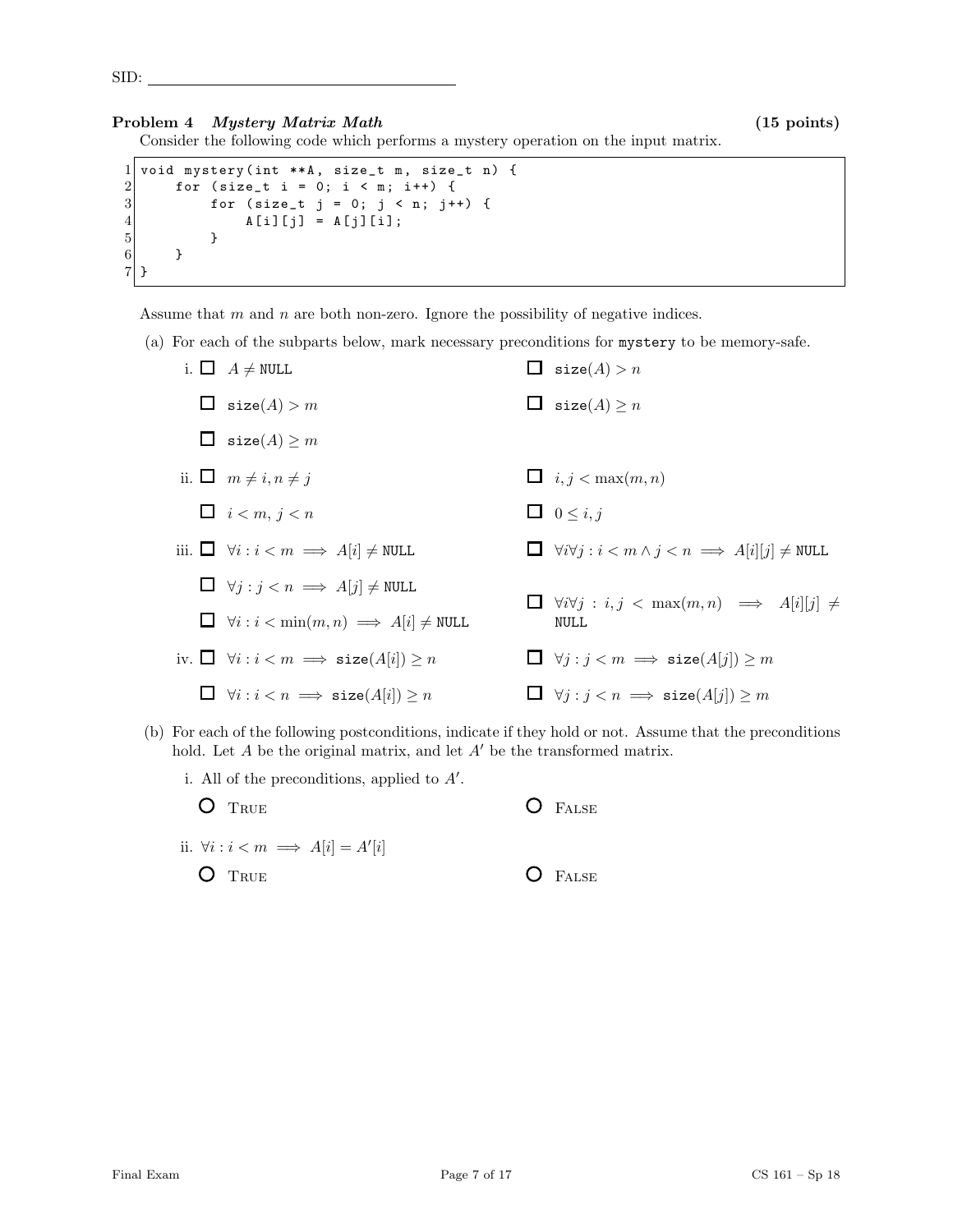- 3. Bob sends b to Alice.
- 
- 5. Bob checks that  $\text{SHA256}(a||R)$  equals the value Alice sent before.
- O Secure O Insecure

Explain:

### (b) 1. Alice generates a random 128b string R.

- 2. Alice sends  $SHA256(a||R)$  to Bob.
- 3. Bob sends b to Alice.
- 4. Alice sends a and R to Bob.
- 5. Bob checks that  $SHA256(a||R)$  equals the value Alice sent before.
- 

O Secure **O** Insecure

Explain:

- (c) 1. Alice generates a 128b key k and a 127b random padding  $R$ .
	- 2. Alice sends  $C = E_k(a||R)$  to Bob, where  $E_k$  is the AES block cipher.
	- 3. Bob sends b to Alice.
	- 4. Alice reveals k and  $a||R$ .
	- 5. Bob decrypts  $C$  to recover  $a$  and  $R$ , and checks that they match what Alice sent.
	- O Secure **O** Insecure

Explain:

Problem 5 Scared of Commitment (12 points) Alice and Bob are playing a game which involves flipping a coin. To play, Alice begins by calling a side (Heads or Tails). Bob then flips the coin and announces the result to Alice. Alice wins if she correctly guesses the coin flip.

Alice and Bob do not trust each other. Alice is scared that Bob will lie about the result of the flip once he knows Alice's guess. Bob is scared that Alice will lie about her original guess once she knows the result of the flip. In order to solve this problem, we have Alice and Bob use a commitment scheme.

A secure commitment scheme prevents both players from cheating the result of the coin flip. Evaluate each of the proposed commitment schemes below, where a is a single bit representing Alice's

guess and b is a bit representing the result of Bob's coin flip. Explain your answers.

You may assume that SHA256 is a random oracle. (Do not worry if you do not know what that means.)

- (a) 1. Alice generates a random 128b string R.
	- 2. Alice sends R and SHA256(a||R) to Bob.
	-
	- 4. Alice reveals a.
	-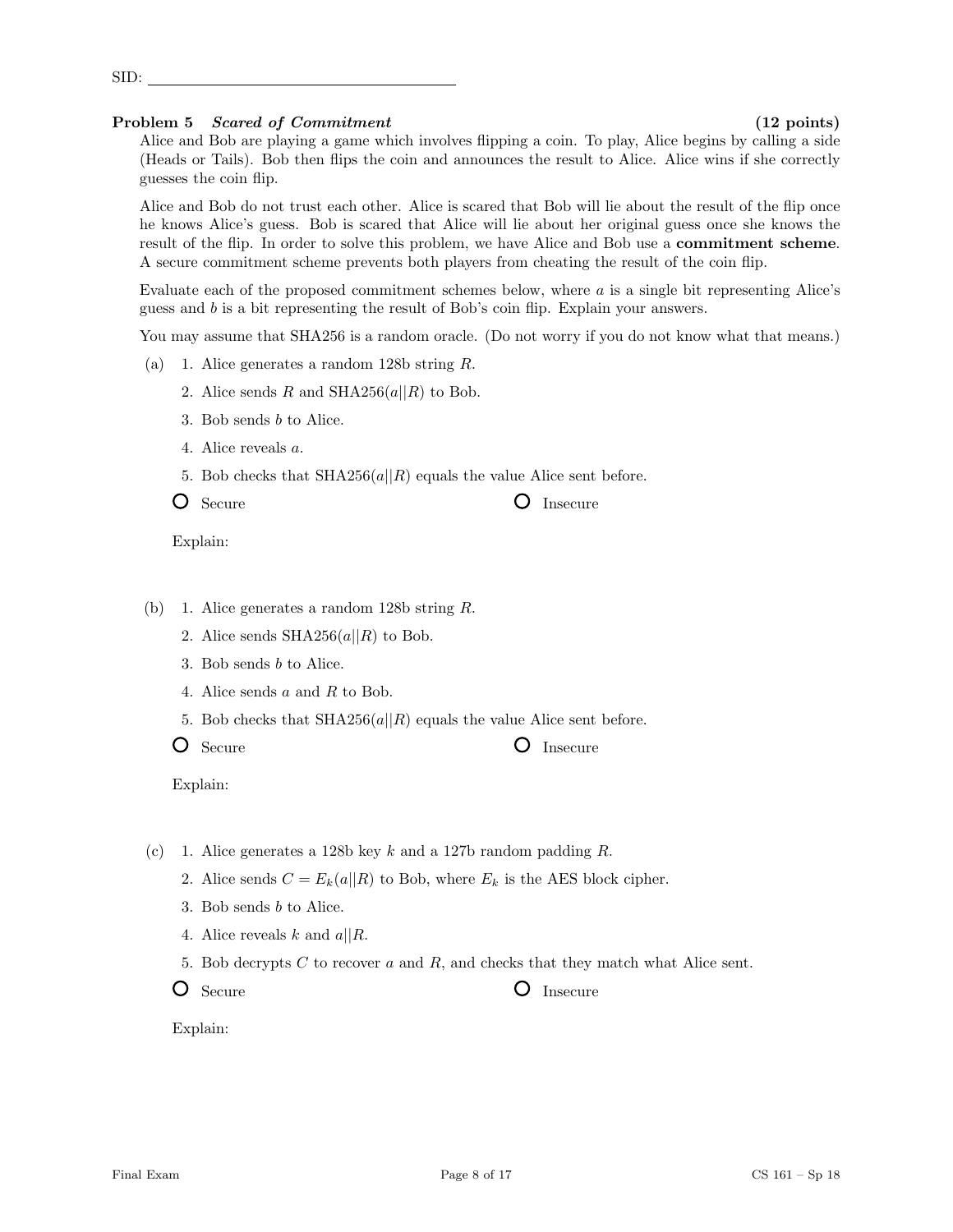### Problem 6 Vaults (16 points) (16 points)

SID:

A bank wants to set up a vault. They give all of their employees badges, which contain a microcontroller, a per-employee symmetric key k, the ElGamal public key  $K_V$  of the vault, and a password P which is needed to open the vault.

The bank knows that sending passwords in plaintext is bad, so they decide to encrypt it first. To send the password P to the vault, the badge performs the following protocol.

- 1. The badge uses the vault's ElGamal public key  $K_V$  to encrypt its employee symmetric key k.
- 2. The badge sends  $E_{K_V}(k)$ , AES-CTR<sub>k</sub>(P).

The vault then decrypts the badge's message:

- 1. The vault decrypts  $E_{K_V}(k)$  using its ElGamal private key. Since the key k is always 256 bits long, the vault ignores any excess bits (i.e., it takes the key  $mod2^{256}$ ).
- 2. The vault uses k to decrypt  $AES-CTR_k(P)$ .
- 3. If the decrypted password matches the correct password, the vault unlocks itself (if it is locked) or locks itself (if it is unlocked).

There is no limit to the number of times somebody can attempt to authenticate.

Mallory is an attacker with physical access to the vault who wants to break-in. Mallory manages to get a small "skimmer" device placed on the surface of the vault. The skimmer acts as a man-in-the-middle, which can spoof and intercept messages between a badge and the vault. The next day, the vault manager uses his badge to open the vault door.

- (a) Explain how Mallory should program her skimmer in order to allow her to open and close the vault door again at some later time.
- (b) Using your exploit in part (a), Mallory breaks open the vault. The room contains a post-it note with the password  $P$ . It also contains a flash drive of sensitive documents, encrypted with the vault manager's symmetric key  $k_m$ . Mallory needs to decrypt these documents!
	- i. ElGamal encryption is *malleable*: Given (1) the ElGamal encryption  $(c_1, c_2)$  of a message m and (2) an integer a, one can find the encryption of am without knowing m! Show how to do this. Recall that ElGamal encryption is  $Enc(PK, m) = (g^r \mod p, m \cdot PK^r \mod p) = (c_1, c_2),$ for r chosen at random, and  $g, p$  public parameters. (No explanation needed. You can use this in later parts even if you do not show it here.)
	- ii. How can Mallory determine the least significant bit of the key  $k_m$ ? RECALL: From Mallory's skimmer, she knows  $E_{K_V}(k_m)$  and AES-CTR<sub>k<sub>m</sub></sub>(P). From the post-it note, she knows P. Everyone knows the public key  $K_V$  of the vault. HINT: Mallory might have some success if she interacts with the vault again.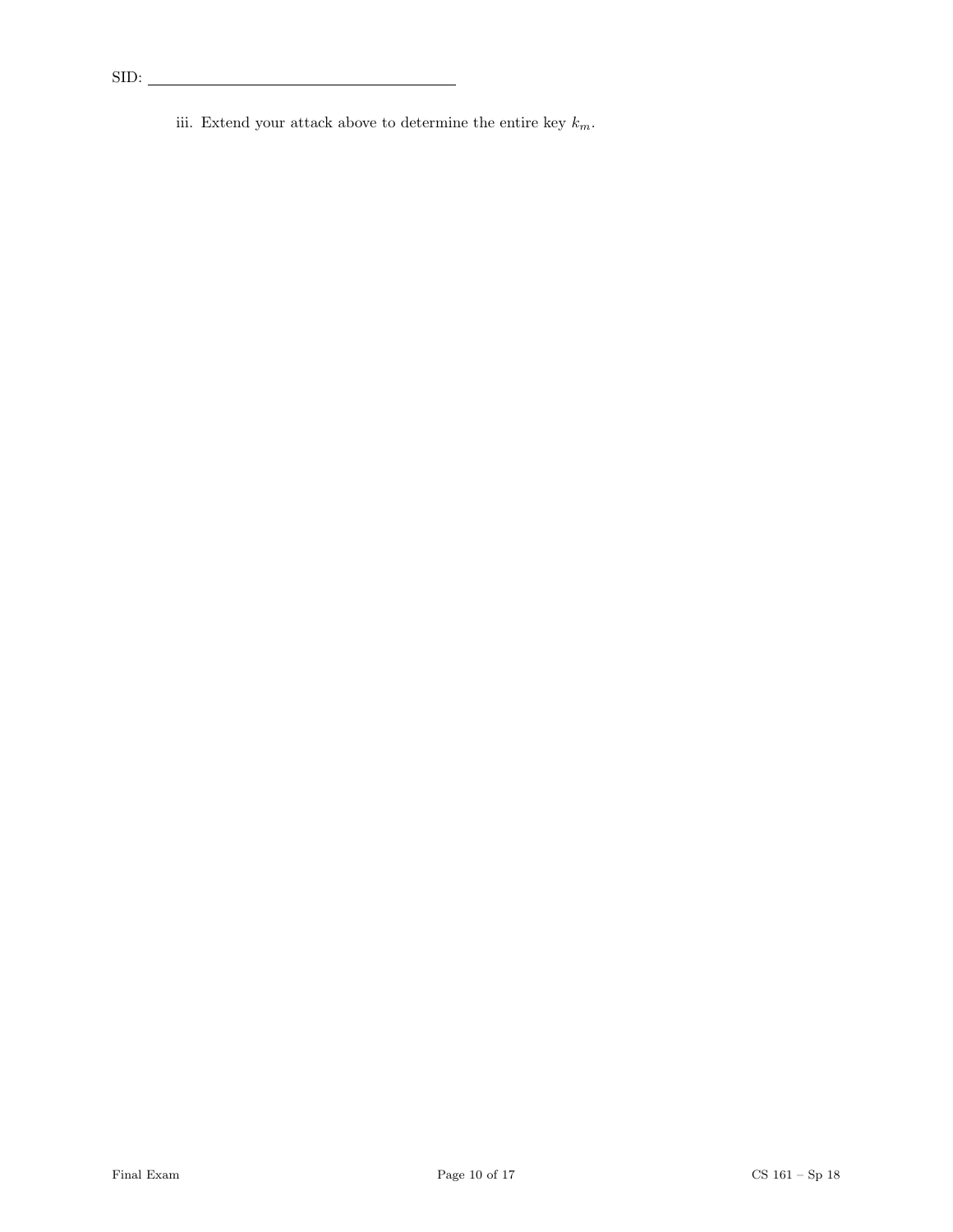### Problem 7 *MS SQL* (15 points)

SID:

Microsoft's MS SQL protocol allows a server and a client to negotiate an encryption protocol. Both sides begin the PRELOGIN stage by sending the one of the following flags in an unencrypted and unauthenticated format:

- 1. NOT SUPPORTED (NS): "I do not support encryption. If you try to use it, I will abort this connection."
- 2. SUPPORTED (S): "I support, but do not require, encryption. Please use it if you support it."
- 3. REQUIRED (R): "I require encryption. If you cannot use it, I will abort this connection."

The server and client attempt to use the highest security that they can agree on. If they manage to agree on encryption, the rest of the conversation is encrypted using TLS with a server certificate, signed by a mutually trusted certificate authority. Assume that both sides of the connection properly implement the TLS protocol.

For each of the following scenarios below, determine if an active man-in-the-middle can compromise the confidentiality of the connection.

| (a) Client sends R; Server sends R.<br>$O$ Secure | Insecure                |
|---------------------------------------------------|-------------------------|
| (b) Client sends S; Server sends S.<br>O Secure   | $\overline{O}$ Insecure |
| (c) Client sends S; Server sends R.<br>O Secure   | $\bigcirc$ Insecure     |
| (d) Client sends R; Server sends S.<br>Secure     | <b>Insecure</b>         |

(e) Alice proposes a modification to the above protocol. Rather than sending its encryption level unauthenticated, the server will present a signed message of the encryption level it supports, along with its TLS certificate. The client verifies the certificate and the signed message. Reevaluate the above choices in this new protocol.

Assume the server never changes what encryption level it supports. Assume that all clients and servers (even if they do not support encryption) still follow Alice's protocol.

True or False: As long as both sides support encryption, the connection will be secure against a man-in-the-middle.

O TRUE **O** FALSE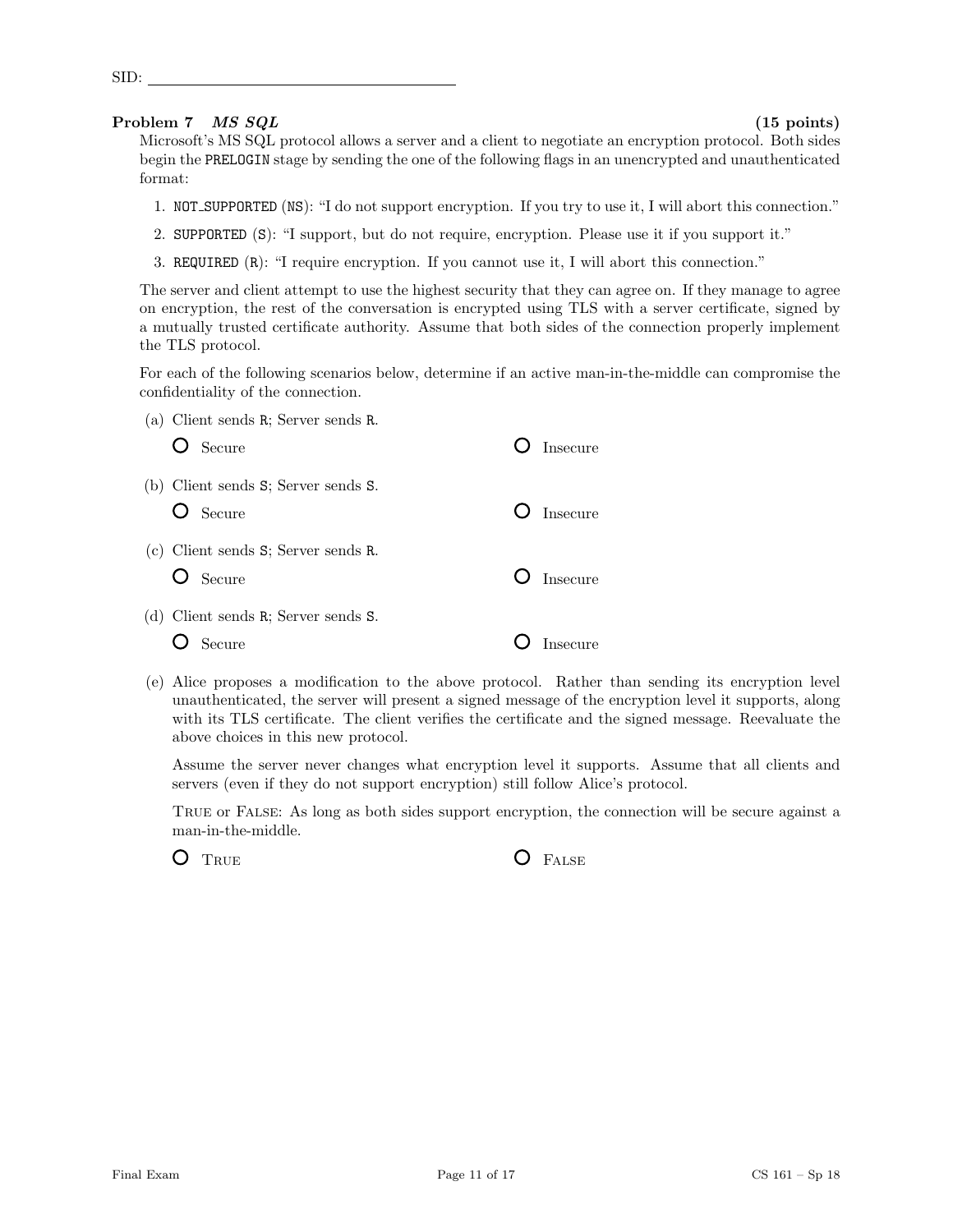## Problem 8 Fiat Tux (Let There Be DNS) (15 points)

You're in charge of manually running the DNS resolver for AirBears2. AirBears2 has a reputation for impeccable reliability among its users, and it's your job to make sure that nothing goes wrong on your end so that its users receive top-notch performance.

- (a) You start up your DNS resolver for the first time, with no state in your cache. You do not currently make use of DNSSEC. You have the root name server's IP address hard-coded into your configuration (and nothing else). You receive your first DNS query from a user for inst.eecs.berkeley.edu. Where should you send your initial query?
- (b) You send your initial query and receive many responses, but only two of them have matching ID fields. You discard all responses that do not have matching ID fields, but you still have with two responses. The responses both contain records for the domain .edu, but the IP addresses in the A records are different. You also you notice that one of them arrived significantly before the other. Which of the answers should you trust?
	- **O** Trust the faster one **C** Trust the slower one **C** Trust neither
- (c) Disregarding your decision in part (b), you choose to trust one of the two answers at random. You
- resolve the remainder of the requested domain name, caching all of the the records that you receive along the way, including any you may have received in part (b). For each remaining step, you receive a single response, and every response has a matching ID. Eventually, you receive the IP address of inst.eecs.berkeley.edu. You return this IP address to the user that requested it.

A few minutes later, you receive a complaint from this user claiming that when they attempted to visit inst.eecs.berkeley.edu, they instead received the webpage for eecseecs.com.

Assume that you are no longer under attack. What entries do you need to remove to ensure that future resolutions are safe? (You want to remove the minimal number of entries.)

| $O$ All records                                                                               | <b>O</b> Records starting with inst. |
|-----------------------------------------------------------------------------------------------|--------------------------------------|
| O Records ending with .edu                                                                    | O Records for inst.eecs.berkeley.edu |
| O Records ending with .berkeley.edu                                                           | <b>O</b> Records ending with .com    |
| $\overline{O}$ Records ending with .eecs.berkeley.edu $\overline{O}$ Records for eecseecs.com |                                      |

(d) After the above incident, a disappointed Oski demands that you utilize DNSSEC. Assume that the rest of the world magically complies with your demands to support DNSSEC. All implementation details of DNS follow what was taught in lecture.

We replay the scenario up to part (b), greatly simplified, this time with DNSSEC. You start up your DNSSEC resolver for the first time, with no state in your cache. You have the root name server's IP address and public key hard-coded into your configuration (and nothing else).

You send your initial query and receive two responses. The responses both contain records for the domain .edu, but the IP addresses in the A records are different. At this given point in time, given zero tolerance for error, describe how you would determine which answer(s) to trust. If you cannot trust either answer, write "cannot trust either" and explain your answer briefly.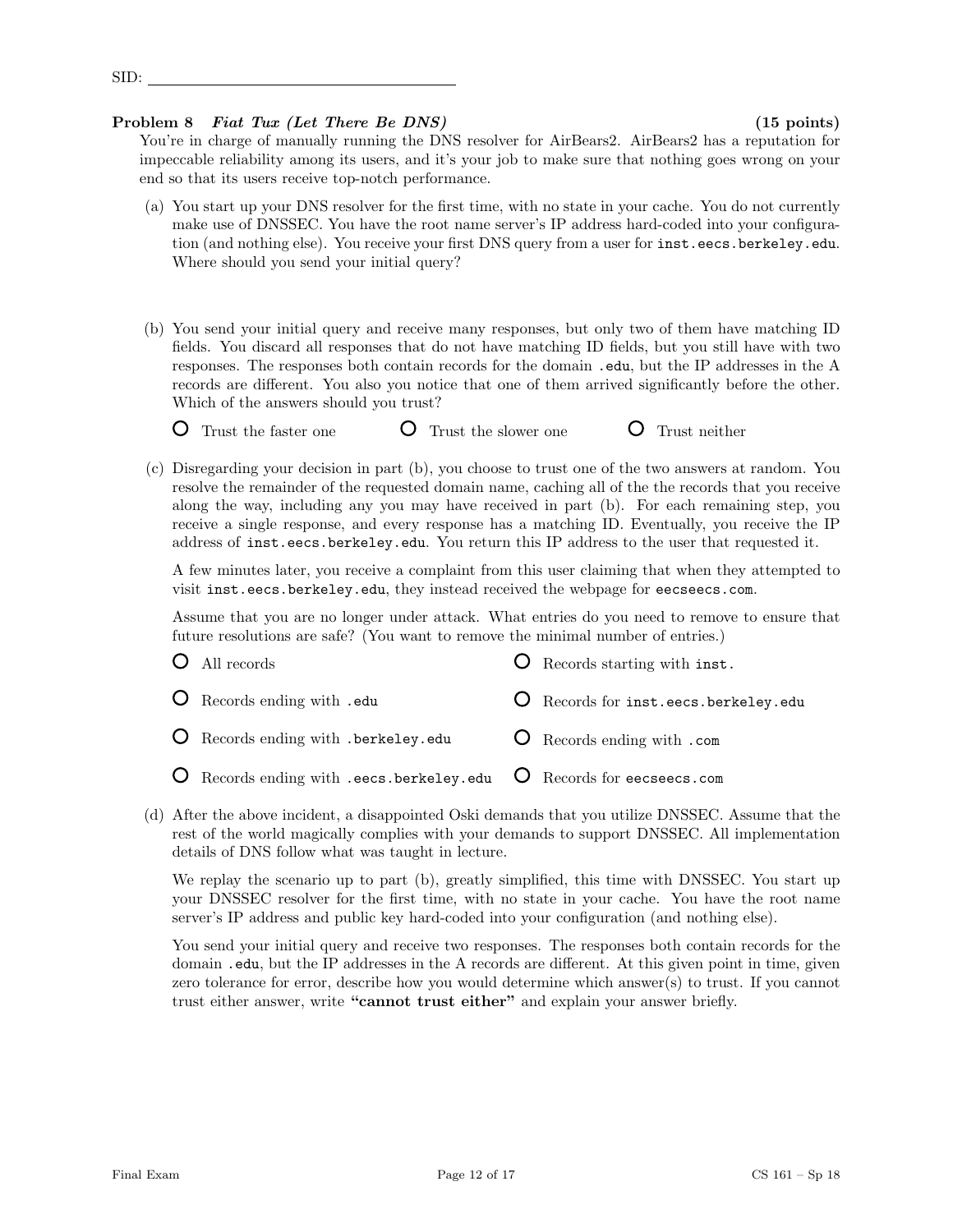### Problem 9 Networking Love Triangle (15 points) (15 points)



Alice, Bob and Mallory are all on a local network. Mallory is an *off-path* attacker with a super-fast connection: her packets always arrive first.

Assume Mallory knows the MAC and IP addresses of Alice and Bob's computers. Assume that Alice will accept the first valid packet she receives as coming from Bob, and ignore what happens once Bob's real packet arrives.

- (a) Alice and Bob are communicating through UDP on some unknown ports. What does Mallory need to guess to insert a fake UDP datagram from Bob to Alice?
- (b) Alice and Bob are communicating through TCP on some unknown ports. What does Mallory need to guess to insert a fake TCP packet from Bob to Alice?
- (c) Alice is about to send a DNS request to Bob's resolver for 1.2.3.4.5.6.7.com. What does Mallory need to guess to spoof the reply?
- (d) Alice is about to send an ARP request for Bob's MAC address. What does Mallory need to guess to spoof the reply?
- (e) True or False: If Mallory was on-path, she could spoof all of the above responses with a 100% success rate.

O TRUE O FALSE

SID: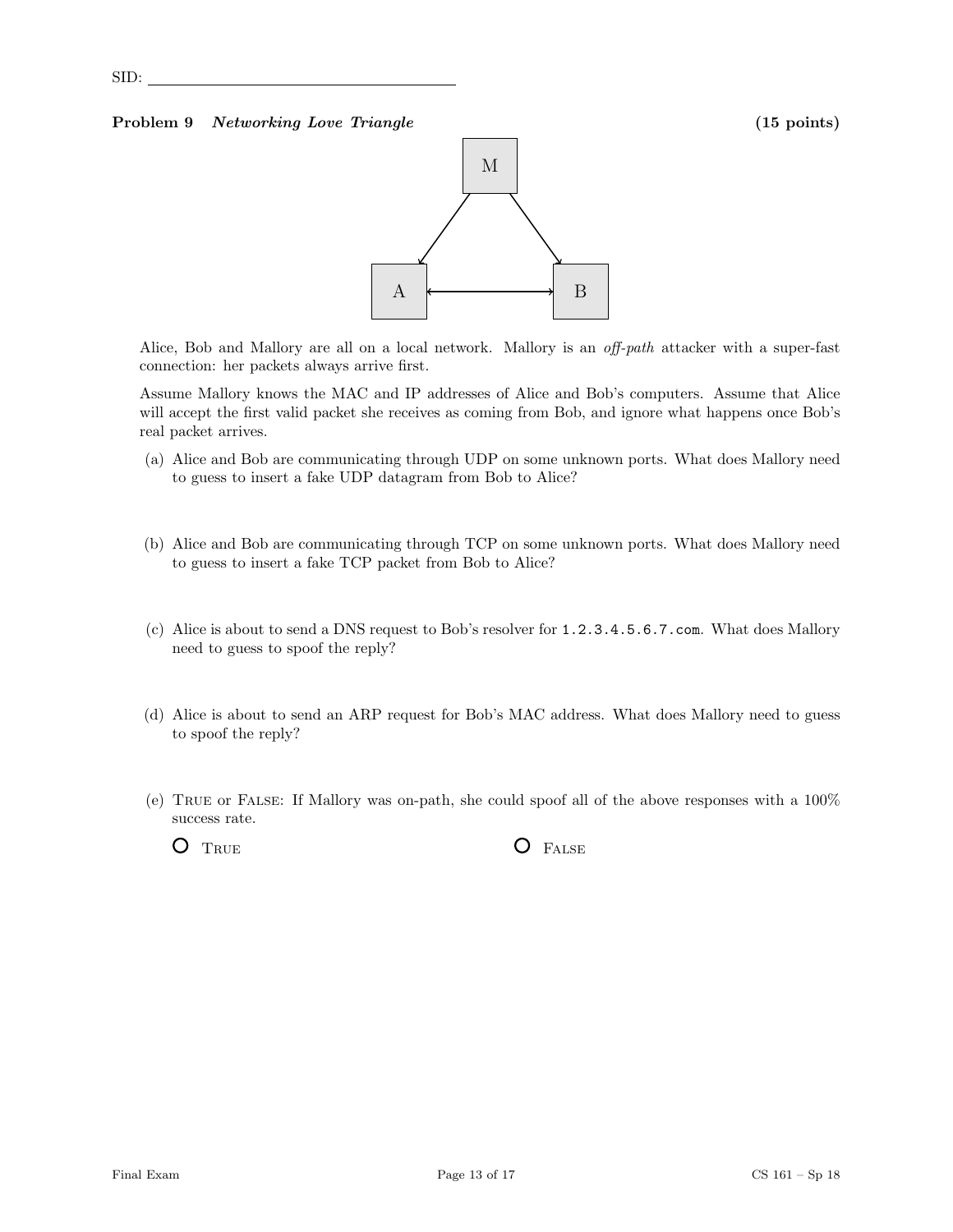### Problem 10 Tracking (12 points) (12 points)

Let's say the web-page at http://cute-puppies.com looks like the following:

### $\verb|html|$

```
<body>
        <p>Here is a GIF of puppies</p>
        <img src="https://image-host.com/yvxSMjw.gif">
        <script type="text/javascript"
                src="http://yahoo.com/analytics.js"></script>
        <script type="text/javascript"
                src="https://google.com/analytics.js"></script>
   </body>
</html>
```
Note that google.com is loaded over HTTPS, whereas yahoo.com is loaded over HTTP.

Alice uses Mozilla Firefox on her laptop running Microsoft Windows. In her first browser tab, she has https://berkeley.edu open. In a second tab, she opens http://cute-puppies.com. In a third tab, she opens http://cute-puppies.com once again.

Assume that no two entities share information out of band. Each of the parts below are independent.

(a) Assuming Alice does not use any tracking protection, which entities know that the same person visited cute-puppies.com twice?

| $\Box$ cute-puppies.com operators | $\Box$ Microsoft   |
|-----------------------------------|--------------------|
| $\Box$ yahoo.com operators        | $\Box$ Mozilla     |
| $\Box$ google.com operators       | $\Box$ Alice's ISP |
| $\Box$ image-host.com operators   | $\Box$ UC Berkeley |

(b) Assume Alice opted in for a privacy service run by her ISP. This privacy service blocks analytics scripts based on a URL-based blocklist (not host-based). Which entities know that the same person visited cute-puppies.com twice?

| $\Box$ cute-puppies.com operators | $\Box$ Microsoft   |
|-----------------------------------|--------------------|
| $\Box$ yahoo.com operators        | $\Box$ Mozilla     |
| $\Box$ google.com operators       | $\Box$ Alice's ISP |
| $\Box$ image-host.com operators   | $\Box$ UC Berkeley |

(c) Assume Alice uses a browser plugin. The browser-plugin blocks the analytics scripts based on a URL-based blacklist (not host-based). Which entities know that the same person visited cute-puppies.com twice?

| $\Box$ cute-puppies.com operators | Microsoft          |
|-----------------------------------|--------------------|
| $\Box$ yahoo.com operators        | $\Box$ Mozilla     |
| $\Box$ google.com operators       | $\Box$ Alice's ISP |
| $\Box$ image-host.com operators   | $\Box$ UC Berkeley |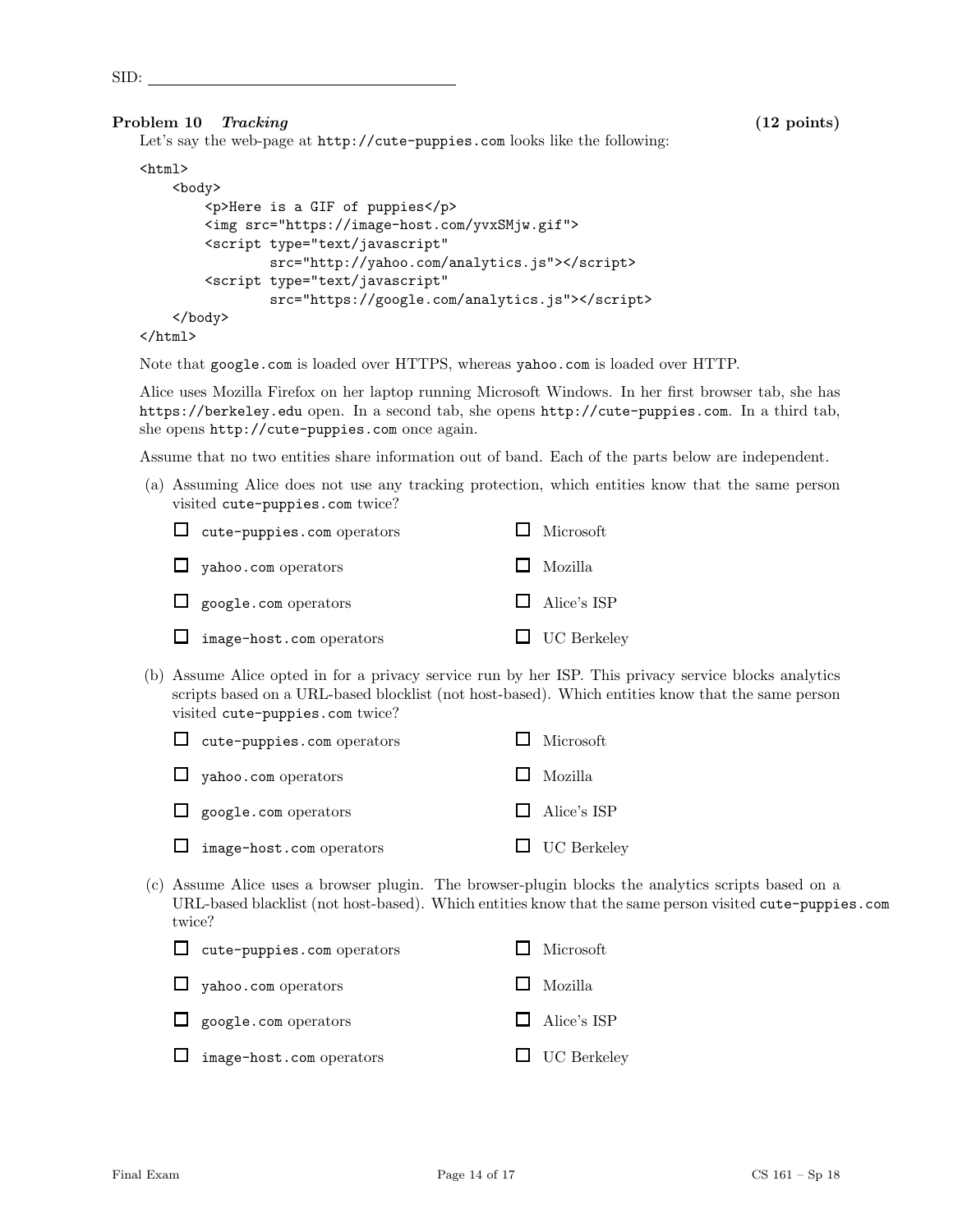- $\text{SID:}$ 
	- (d) Assume Alice uses a VPN run by UC Berkeley. Which entities know that the same person visited cute-puppies.com twice?

| $\Box$ cute-puppies.com operators | $\Box$ Microsoft |
|-----------------------------------|------------------|
| $\Box$ yahoo.com operators        | $\Box$ Mozilla   |

- google.com operators Alice's ISP
- image-host.com operators  $\qquad \qquad \Box \quad \text{UC Berkeley}$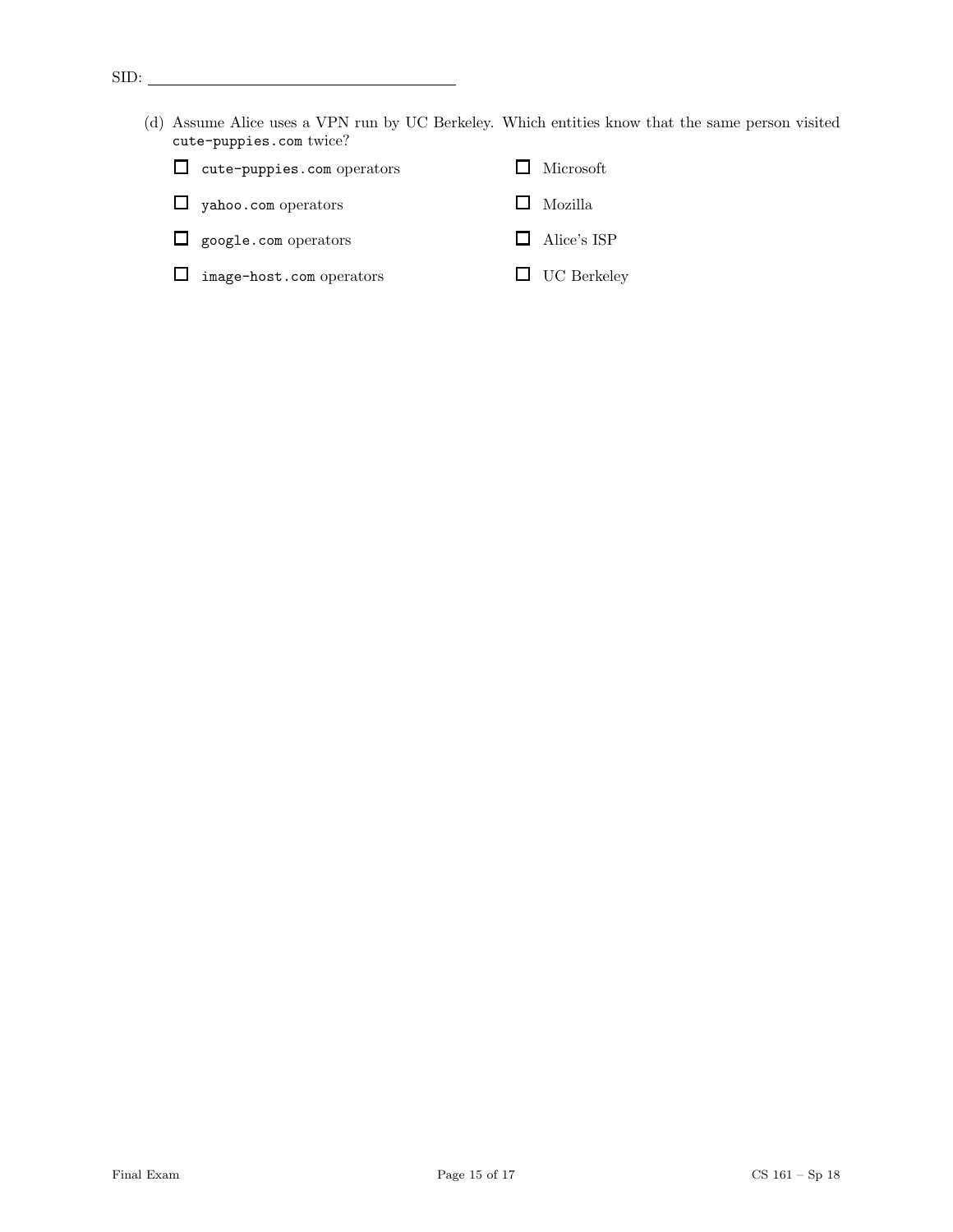### Problem 11 Boogle (15 points)

SID:

Boogle is a social networking website that's looking into expanding into other domains. Namely, they recently started a map service to try their hand at fusing that with social media. The URL for the main website is <https://www.boogle.com>, and they want to host the map service at [https://maps.boogle.](https://maps.boogle.com) [com](https://maps.boogle.com).

- (a) Describe how to make a cookie that will be sent to only Boogle's map website and its subdomains.
- (b) How can Boogle ensure that cookies are only transmitted encrypted so eavesdroppers on the network can't trivially learn the contents of the cookies?
- (c) Boogle adds the ability for users to check in to locations on maps.boogle.com, but discovers an XSS vulnerability that slipped through QA. Name a hotfix they can do to prevent scripts from stealing cookies using XSS.
- (d) Some of the XSS attacks are scraping sensitive information from the map site, like user emails. The security team wants to know the scope of the vulnerability. Can attackers use XSS to also scrape sensitive information from the main site, <https://www.boogle.com>? Explain why or why not.
- (e) Boogle wants to be able to host websites for users on their servers. As we saw in HW4, it is not completely safe to host them on [https://\[username\].boogle.com](https://[username].boogle.com). Propose an alternate scheme so that Boogle can still host other users websites with less risk, and explain why this scheme is better.

Note: It is okay if the user sites interfere with each other, as long as they cannot affect official Boogle websites.